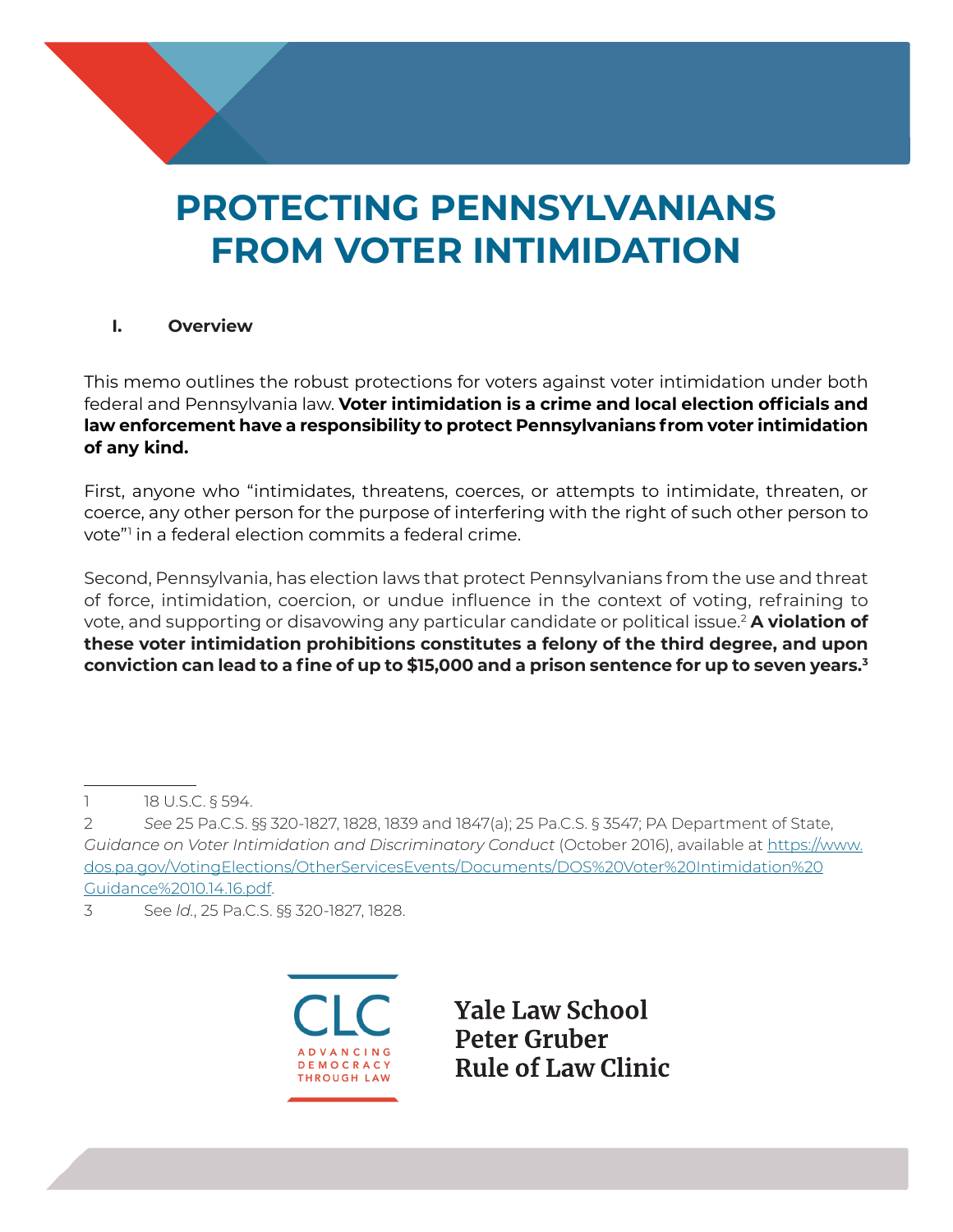Finally, election authorities are prohibited from knowingly refusing a registered voter's vote.<sup>4</sup> Likewise, it is the duty of the judge of election to maintain order in the polling place.<sup>5</sup> However, any election officer, or any three qualified electors in a given district, may call upon the mayor, sheriff, police officer, or other law enforcement agent to maintain order, quell a disturbance, or clear the entry to a polling place if it is disrupted during the voting period.<sup>6</sup>

From Pennsylvania's Department of State Guidance on Voter Intimidation:

"It is illegal for any person or corporation to directly or indirectly practice intimidation or coercion through the use of force, violence, restraint, or infliction or threatened infliction of injury, damage, harm, or loss, in order to induce or compel a person to vote or refrain from voting for a particular candidate or on a particular political issue."7

**Lastly, during the coronavirus pandemic, the Commonwealth highly encourages all voters who plan to vote in person to wear a mask to their polling place**. However, anyone without a mask will not be denied the right to vote.<sup>8</sup>

## **II. Voter Intimidation**

#### Federal Law

Federal law provides that "[w]hoever **intimidates, threatens, coerces, or attempts to intimidate, threaten, or coerce, any other person for the purpose of interfering with the right of such other person to vote** or to vote as he may choose, or of causing such other person to vote for, or not to vote for," any candidate for federal office, shall be fined or imprisoned for not more than one year.<sup>9</sup>

Such protection extends to **attempts** to intimidate, threaten, or coerce voters and any intimidation, threats, or coercion with respect not only to voting but also voter registration and assisting voters to register and/or vote.<sup>10</sup> Thus, federal laws prohibit all persons from engaging in conduct that is intended to (regardless of its effect) intimidate voters.

- 4 *See* 25 Pa.C.S. § 320-1823.
- 5 25 Pa.C.S. § 320-1220(f).

9 18 U.S.C. § 594; *see also* 18 U.S.C. §§ 241, 242, 245(b)(1)(A), and 610 (criminal provisions).

10 52 U.S.C. § 20511.

<sup>6 25</sup> Pa.C.S. § 320-1207.

<sup>7</sup> *See supra*, *Guidance on Voter Intimidation and Discriminatory Conduct*.

<sup>8</sup> Jackie de Tore, *Do you have to wear a face mask to vote?*, Fox 43, June 2, 2020, https://www. fox43.com/article/news/local/vote/do-you-have-to-wear-a-face-mask-to-vote/521-dae618c5-5ae6- 40ba-93a5-a911980c09f6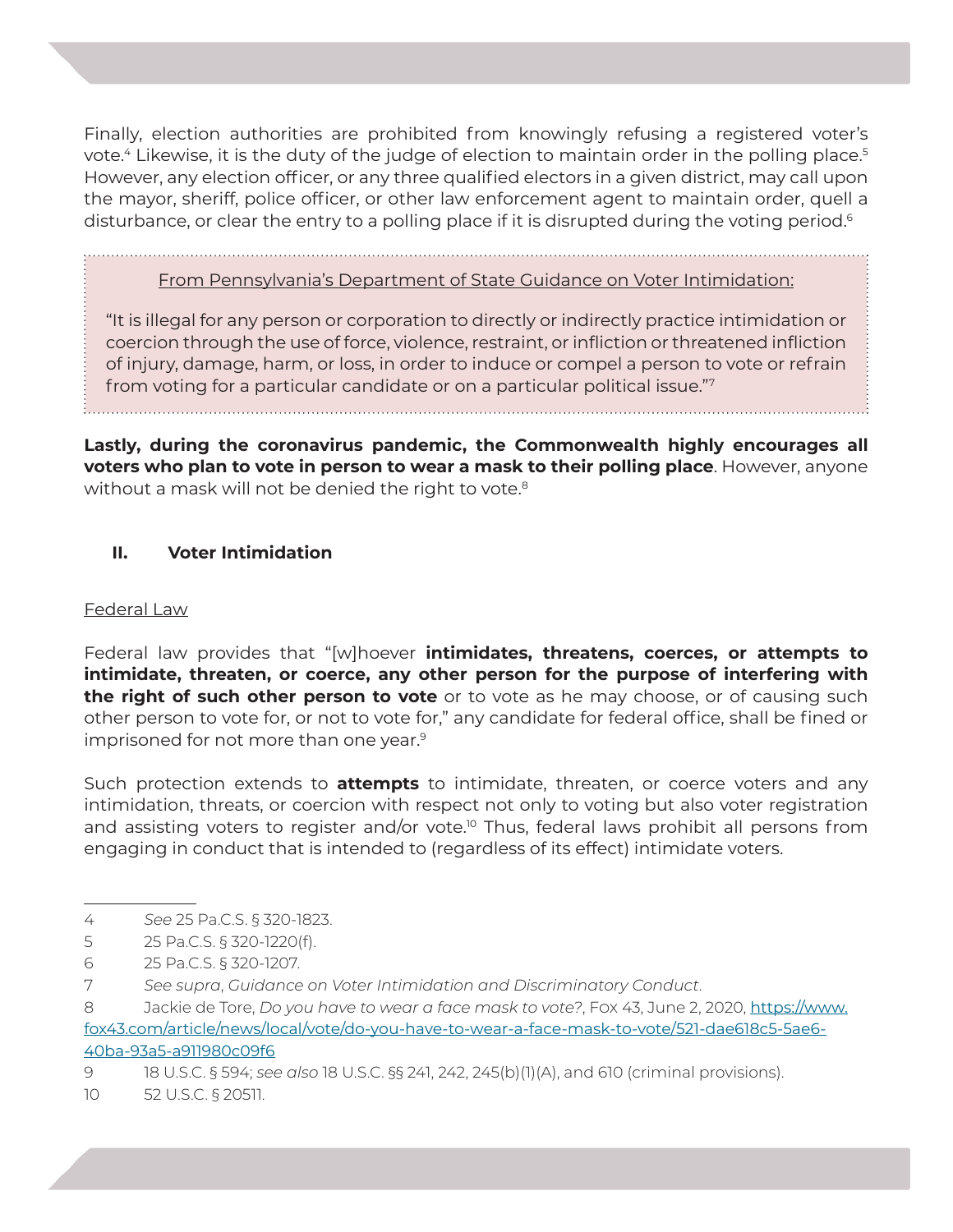**A person found guilty of violating the federal voter intimidation law could be sentenced to up to five years in prison in addition to criminal fines.**<sup>11</sup> People who intimidate or attempt to intimidate voters—or interfere with the right to vote—are also subject to steep civil penalties.12

#### Pennsylvania Law

Under Pennsylvania law, it is a felony in the third degree to "use or practice any intimidation, threats, force or violence with design to influence unduly or overawe any elector, or to prevent him from voting or restrain his freedom of choice." It is also a third degree felony to block or attempt to block the entrance to a polling place, as well as to "interrupt or improperly interfere with [an election officer] in the execution of his duty."<sup>13</sup>

**Employers** in Pennsylvania are also prevented from practicing intimidation in order to induce or compel employees to vote or refrain from voting on any person, question or issue. For example, and employer cannot pay his employees' salary or wages in "pay envelopes" upon which or in which there is written or printed any political motto or statement, containing threats, express or implied, intended or calculated to influence the political opinions or actions of such employees. **Any threat or implication that an employer would fire an employer or close his business as a result of a certain political outcome is likewise prohibited.** Any employer convicted of these violations is guilty of a misdemeanor of the second degree and may be subject to a fine of up to \$5000 and a prison sentence of up to two years.<sup>14</sup>

<sup>11</sup> *ld.*; *see also* 52 U.S.C. § 10308(a).

<sup>12</sup> *See* 52 U.S.C. § 10307(b) ("No person, whether acting under color of law or otherwise, shall intimidate, threaten, or coerce, or attempt to intimidate, threaten, or coerce any person for voting or attempting to vote, or intimidate, threaten, or coerce, or attempt to intimidate, threaten, or coerce any person for urging or aiding any person to vote"); 52 U.S.C § 10101(b) ("No person, whether acting under color of law or otherwise, shall intimidate, threaten, coerce, or attempt to intimidate, threaten, or coerce any other person for the purpose of interfering with the right of such other person to vote or to vote as he may choose[.]"); *see also* 42 U.S.C. § 1985(3) (providing a private right of action where "two or more persons conspire to prevent by force, intimidation, or threat, any citizen who is lawfully entitled to vote, from giving his support or advocacy in a legal manner, toward or in favor of the election of any lawfully qualified person as an elector for President or Vice President, or as a Member of Congress of the United States").

<sup>13</sup> *Supra*, 25 Pa.C.S. § 320-1827.

<sup>14 25</sup> Pa.C.S. § 320-1847(c).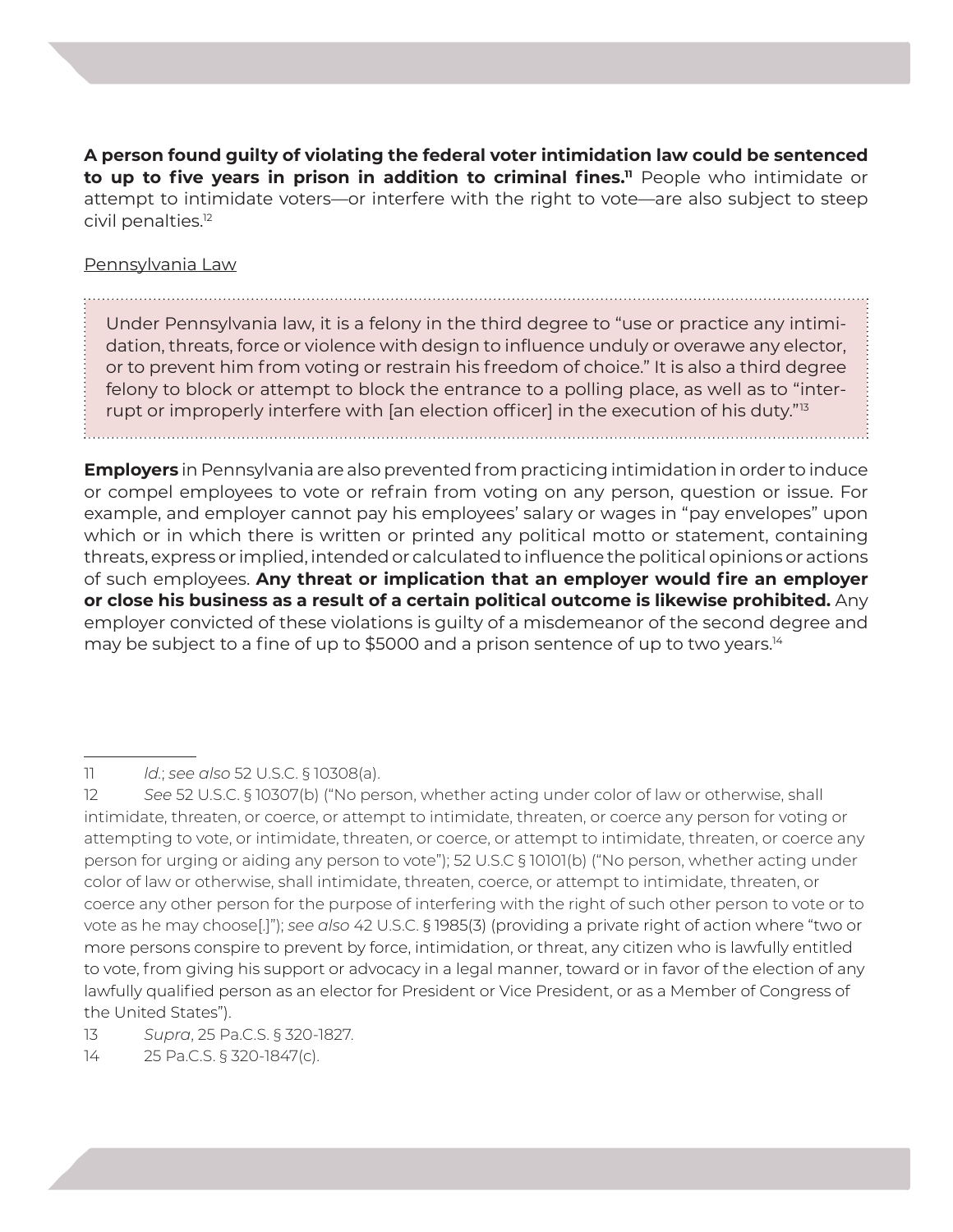#### **Examples of Intimidation**

Though there are many different kinds of voter intimidation, common examples of intimidation include:

- Verbal or physical confrontation of voters by persons dressed in official-looking uniforms;
- Physical intimidation, such as standing or hovering close to voters as they attempt to vote;
- Flyers threatening jail time or other punitive action against persons who vote;
- Direct confrontation or questioning of voters or asking voters for documentation when none is required;
- Vandalism of polling places;
- Use of police officers to threaten or intimidate voters;
- Threats made by an employer to the job, wages, or benefits of an employee if he or she does not vote in a particular manner; and
- Occupying the parking lot of a polling place in such a way that voters might be hindered from entering.<sup>15</sup>

# **III. Electioneering, campaigning or "hanging around" polling places**

Pennsylvania law prohibits electioneering within a polling place<sup>16</sup> and imposes a 10-foot boundary around any active polling place.17 No behaviors that constitute electioneering are allowed within 10 feet of the polling place (measured from the entrance to the room in which the voting machines are located).<sup>18</sup>

Electioneering behaviors may include handing out campaign materials or telling voters which candidates to support. Although wearing certain clothing that shows support for a candidate is considered electioneering, it does not apply to voters in the act of voting. Voters can wear clothing showing support for the voter's chosen candidate, but campaigning for the candidate in the polling place is not allowed.19

<sup>15</sup> These examples are provided by the Brennan Center for Justice: Wendy Weiser and Vishal Agraharkar, *Ballot Security and Voter Suppression: What It Is and What the Law Says,* Brennan Center for Justice, 7-8 (2019), https://www.brennancenter.org/sites/default/files/2019-08/Report\_Ballot\_ Security\_Voter\_Suppression.pdf.

<sup>16 25</sup> Pa.C.S. § 320-1220(c).

<sup>17 25</sup> Pa.C.S. § 320-1220(d).

<sup>18</sup> City of Philadelphia, *Guide for Election Board Officials in Philadelphia County*, at 26.

<sup>19</sup> PA Department of State, *Guidance on Rules in Effect at the Polling Place on Election Day*, at 4 (October 2016).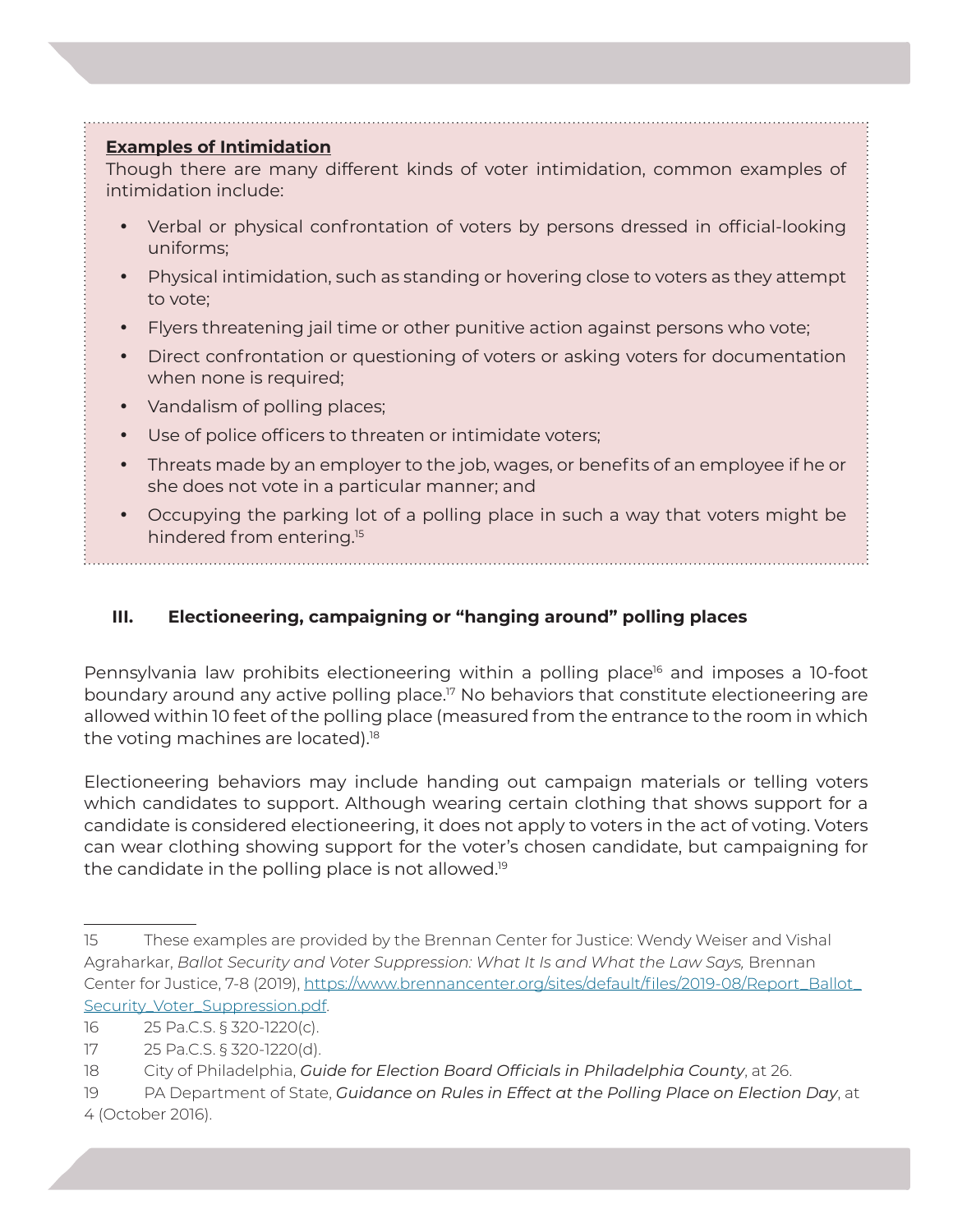## **Election officials or poll watchers may not wear partisan apparel or buttons.20**

Voters are permitted to bring campaign literature (e.g., brochures) into the voting booth if such materials would help them make their selections, provided that they remove any such literature from the polling place (and the voting booth) when they leave.<sup>21</sup>

**A stricter electioneering provision governs the conduct of police officers**, who are specifically prohibited from "electioneer[ing] or directly or indirectly attempt[ing] to influence the election or electors while within one hundred (100) feet of a polling place."<sup>22</sup>

# **IV. Conduct at polling locations**

In Pennsylvania, each political party that has nominated candidates is entitled to appoint up to three watchers at any general election for each election district (or up to two watchers if a political candidate is appointing a poll watcher).<sup>23</sup> An appointed poll watcher must be a registered voter of the county in which the watcher's assigned election district is located.<sup>24</sup> The poll watcher need not be a resident in that particular election district for which he or she is appointed.<sup>25</sup> Poll watchers must be identified in advance and assigned to specific precincts.<sup>26</sup> Watchers may keep a list of voters and even challenge voter qualifications.<sup>27</sup> **However, watchers may not personally engage or confront voters or otherwise interfere with the orderly process of voting.**<sup>28</sup> Counties may allow poll watchers to use portable electronic devices in the polling place, but such use must be **limited to the area outside where voting occurs**. 29

With respect to general use of electronic devices, although using electronic devices in polling places is not prohibited, voters are urged to use common sense to be respectful of other citizens. Voters may take "ballot selfies" (a picture of oneself voting). If voters decide to take a picture of themselves voting, they are recommended not to disclose which candidate they voted for.<sup>30</sup>

- 21 *ld.*
- 22 25 Pa.C.S. § 320-1207.
- 23 25 Pa.C.S. § 2687(a).
- 24 25 Pa.C.S. § 2687(b).
- 25 25 Pa.C.S. § 320-1417(b).
- 26 *Supra, Guidance on Rules in Effect at the Polling Place on Election Day*, at 2.
- 27 *ld.*
- 28 *ld.*
- 29 *Supra, Guidance on Rules in Effect at the Polling Place on Election Day*, at 3.
- 30 *ld.*

<sup>20</sup> *ld.*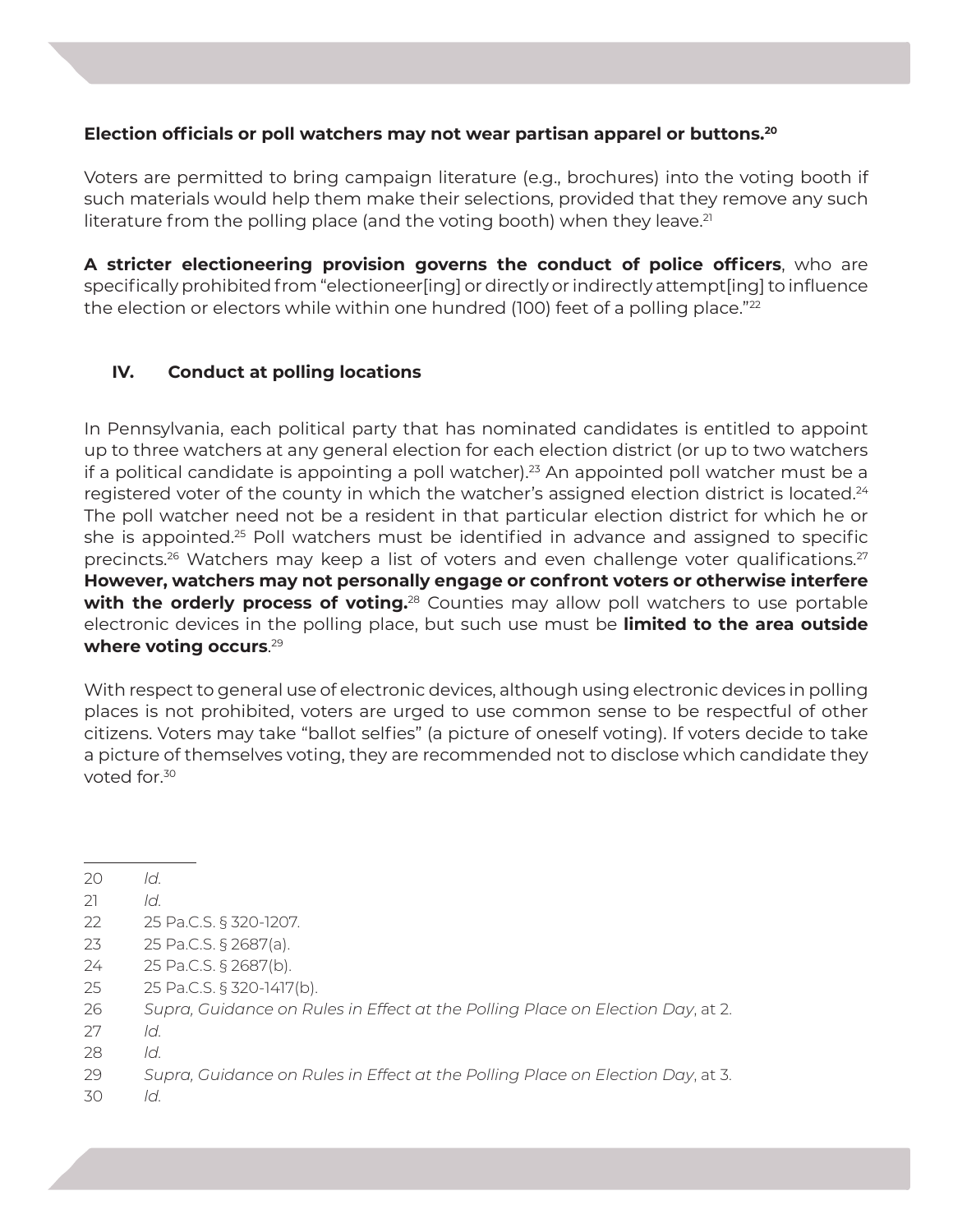## **V. Firearms and Open Carry laws**

Federal law generally prohibits guns in school zones, but makes an exception for individuals licensed by the state in which the school zone is located to carry the firearm.<sup>31</sup>

Pennsylvania election law does not prohibit bringing a firearm to a polling place. However, polling places are often in schools, where 18 Pa.C.S. § 912 makes it a crime to possess a firearm, or in other local government buildings where local ordinances may prohibit the possession of guns. If a polling place is on private property, the entity in charge may bar firearms from the premises as well. Note that firearms and ammunition are regulated at the state level in Pennsylvania, meaning that no county or municipality may regulate firearms and ammunition.<sup>32</sup>

Although carrying firearms into the polling place is generally allowed, certain aggressive behaviors are prohibited. It is illegal to display an aggressive behavior with a firearm that has an effect of intimidating voters.<sup>33</sup>

# **VI. Law enforcement at polling locations**

Despite recent comments by President Trump,<sup>34</sup> the President does not have authority to **order law enforcement to patrol polling places.** Sheriff's deputies and police officers are commanded at the local level, and a federal statute makes it a felony for any federal official to send "armed men" to the vicinity of polling places.<sup>35</sup>

Federal law prohibits U.S. military presence at the polls and members of the U.S. military from interfering with any qualified voter's right to vote.<sup>36</sup> However, this prohibition does not apply to members of the U.S. military who are at the polls to vote.

Pennsylvania law recognizes the intimidating effect that uniformed law enforcement personnel may generate in the place of voting. Thus, law enforcement is not permitted in polling locations.

<sup>31 18</sup> U.S.C. § 922(q)(2).

<sup>32 18</sup> Pa.C.S. § 6120.

<sup>33 25</sup> Pa.C.S. § 3547.

<sup>34</sup> Fredreka Schouten, *Trump pledges to send 'sheriffs' and 'law enforcement' to polling places on Election Day, but it's not clear he can*, CNN Politics, (Aug. 21, 2020), https://www.cnn.com/2020/08/20/ politics/trump-election-day-sheriffs/index.html.

<sup>35 18</sup> U.S.C. § 592.

<sup>36 18</sup> U.S.C. § 593.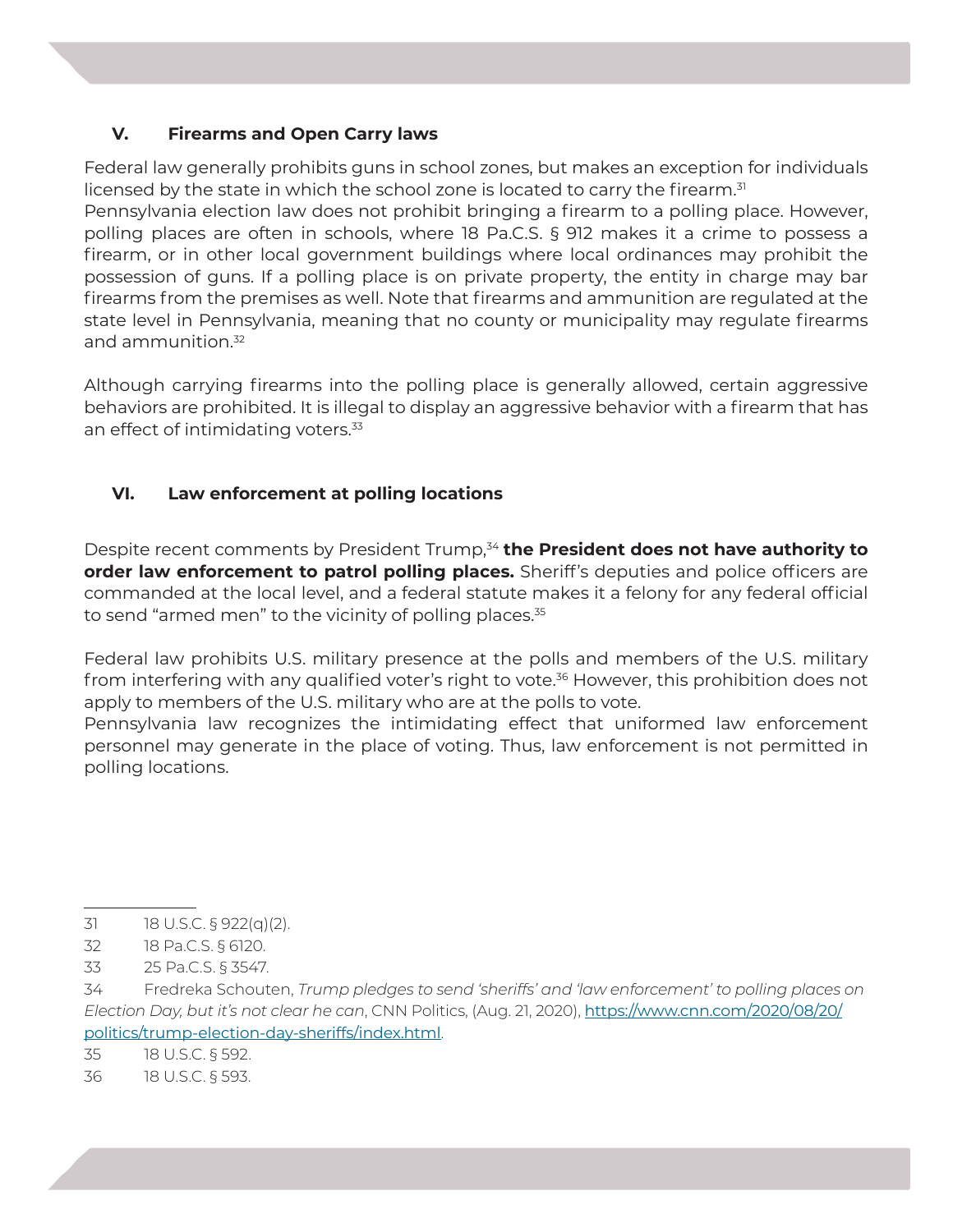**Except in limited circumstances, police officers (either uniformed or plain-clothes) must stay 100 feet or more away from the entrance of a polling place**. 37 Police officers can be present at polling locations if (1) they are there to personally vote; (2) the polling place is located in a building that also houses a police station; $38$  (3) they are there to serve a warrant; (4) they are summoned to "preserve the peace" or resolve an issue, such as clearing path to the door to help voters get into polling stations or quelling disturbance.<sup>39</sup>

# **VII. Formal Challenges**

In Pennsylvania, it is presumed that each voter is a bona fide qualified elector and must be allowed to vote if the voter's name appears on the poll book.<sup>40</sup> However, other voters who are present in the polling place, election officials, poll watchers, and overseers may challenge a voter's qualification to vote.<sup>41</sup> It is important to note that only challenges with respect to **identity (whether the voter is who he or she says he/she is) and residency (whether the voter lives in that particular precinct) are allowed, and the eligibility to register to vote is not a permissible ground for challenge.**<sup>42</sup> Any challenge of a voter must be made in good faith. For example, no one can validly challenge an eligible voter by accusing the voter of not speaking fluent English and thus potentially not being a U.S. citizen.

Initially, local election officers of the precinct (supervised by the Judge of Election, who is in charge of a specific polling place) are responsible for resolving any challenges with respect to a voter's qualifications to vote that arise on the election day. However, if a disagreement continues, the Judge of Election decides. The Judge of Election will determine whether a challenge rests on a good-faith basis. At the least, any voter who is challenged must be provided a provisional ballot.<sup>43</sup> If the Judge of Election finds that there is a satisfactory answer to the identity and residency of the challenged voter, the voter must be permitted to vote normally.<sup>44</sup> If the Judge of Election cannot so find, the voter must be permitted to bring a witness to the precinct or sign an affidavit vouching for his or her challenged identity or residence.<sup>45</sup>

- 37 25 Pa.C.S. § 320-1207.
- 38 *ld.*
- 39 25 Pa.C.S. § 320-1820.
- 40 *Supra, Guidance on Rules in Effect at the Polling Place on Election Day, at 4.*
- *41 ld.*
- 42 *ld.*
- 43 *ld.*
- 44 *Supra, Guidance on Rules in Effect at the Polling Place on Election Day*, at 5.
- 45 *ld.*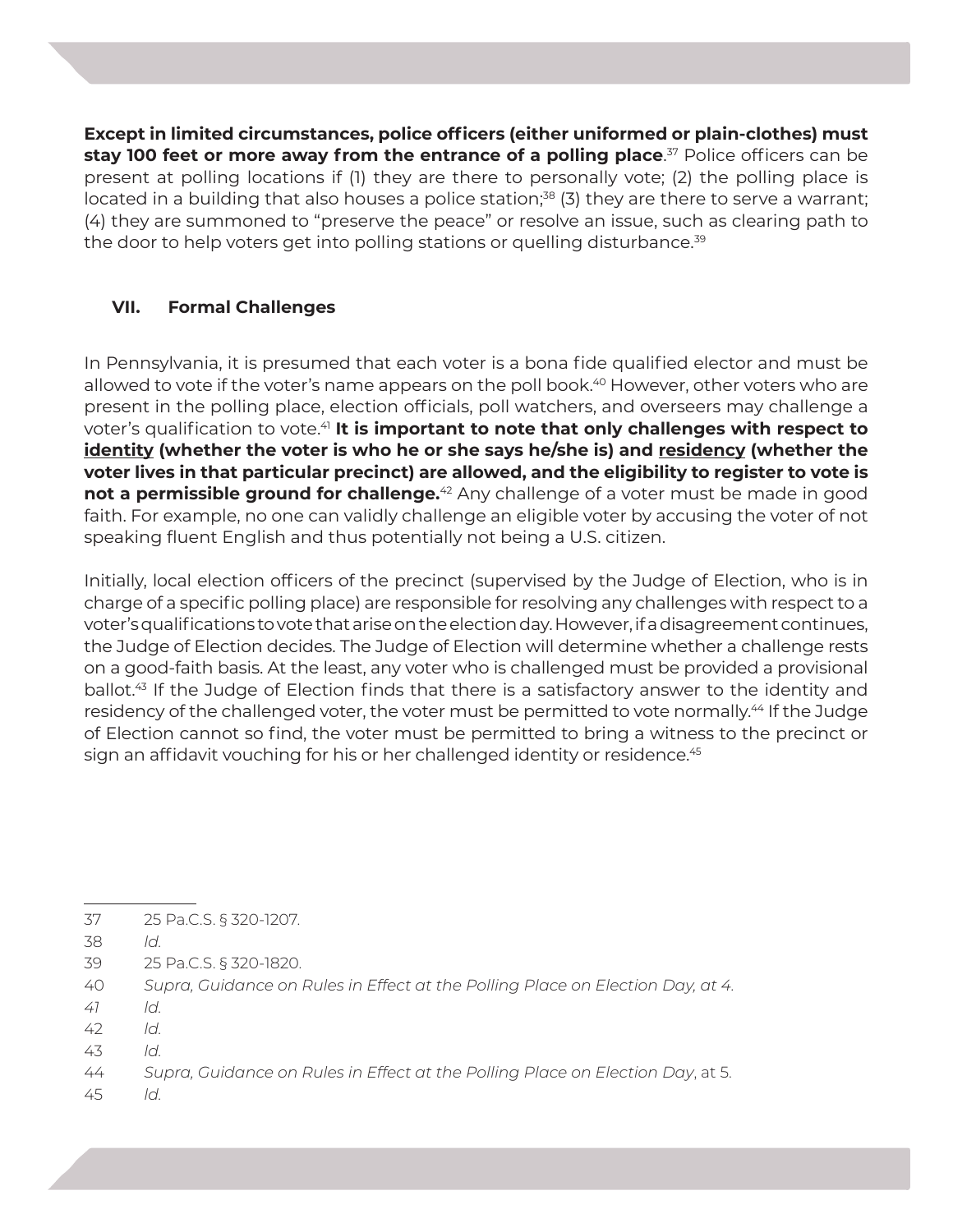## The following are unlawful challenges and thus are prohibited:<sup>46</sup>

- No one can intentionally refuse to permit a qualified person to vote. Depriving an eligible voter of his or her voting right violates the Pennsylvania Election Code as well as the Federal Voting Rights Act of 1965;
- Challenges based on race, ethnicity, or other protected characteristics are unlawful; and
- Using lists compiled from returned mail from private mailings is illegal and is not considered to be based on good faith.

## **VIII. Who to contact for enforcement**

Pennsylvania's elections are administered primarily by the county boards of elections.<sup>47</sup> On a statewide level, the Secretary of the Commonwealth is Pennsylvania's chief election officer, issues general rules and instructions for the conduct of elections, and compels observance of the election laws by county officials.<sup>48</sup> The county board of election have a duty to investigate irregularities or potential violations of election laws and forward them to the appropriate officials for prosecution.49 Both county boards of election and elected local district attorneys are empowered to investigate and prosecute election law violations.<sup>50</sup>

Persons who have been subject to, or witnessed, any efforts to commit any kind of fraud or corruption in the voting process, including voter intimidation, should report them at the municipal level as soon as they occur, to both the county District Attorney's Office and to the County Board of Elections, specifically to the Supervisor of Elections who oversees that board.

In addition, any election complaints can be reported to the Pennsylvania Department of State's reporting page (linked here). Election complaints filed at the Department of State's website are then forwarded to appropriate county authorities for future investigations.<sup>51</sup> If there is an immediate need, voters should call the voter hotline at 1-877-868-3772 (VOTESPA).

51 Report Election Complaints page, available at https://www.pavoterservices.pa.gov/pages/ ReportElectionComplaints.aspx.

<sup>46</sup> *ld.*

<sup>47</sup> *See* 25 Pa.C.S. § 320-301(a).

<sup>48</sup> *See* 25 Pa.C.S. § 1325(a).

<sup>49</sup> See 25 Pa.C.S. § 320-302(i).

<sup>50</sup> *ld.*